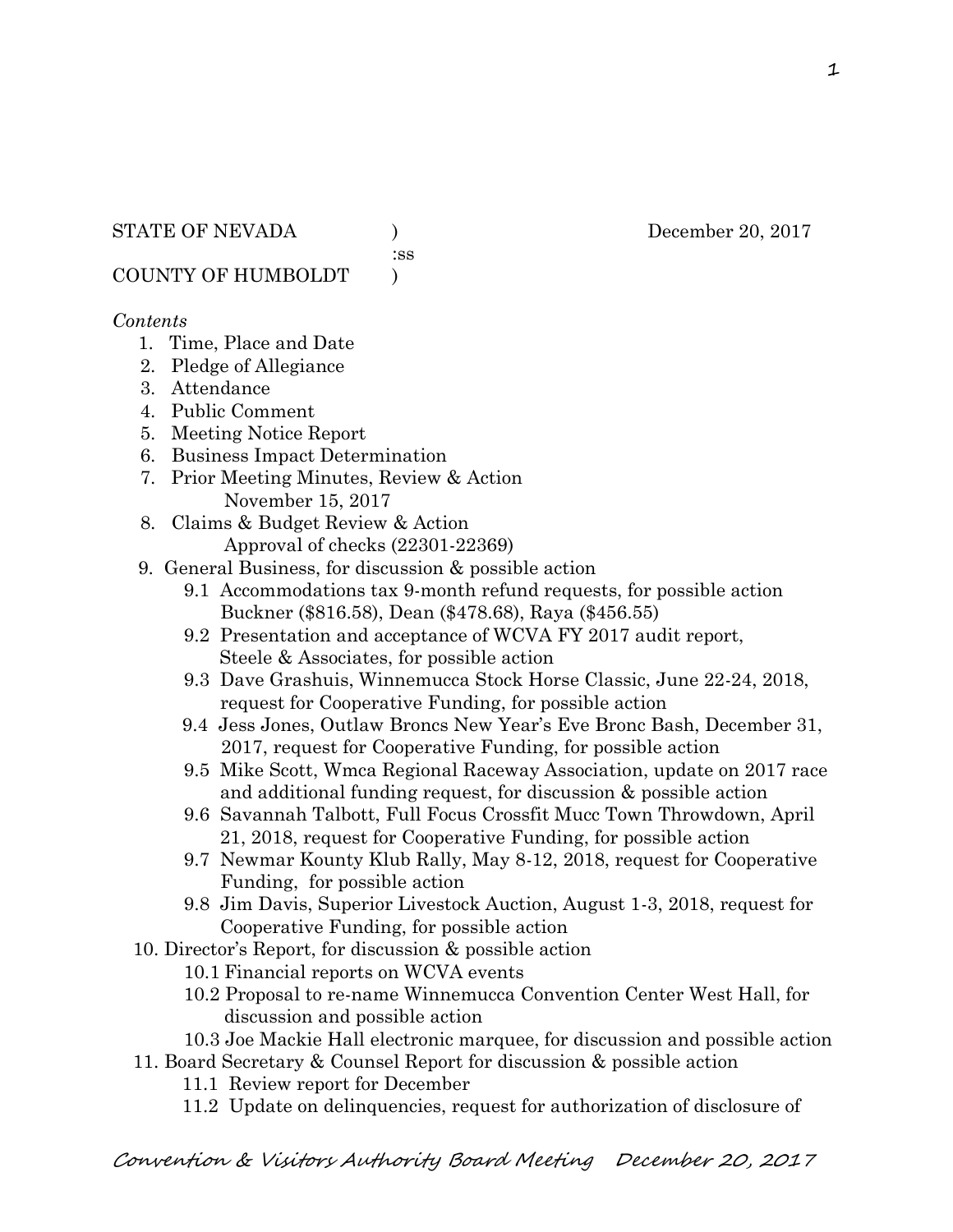confidential information of one or more licensees, possible request for authority to record delinquent tax lien & recommend city commence business license action, for discussion & possible action

- 11.3 Authorize 2018 Run-A-Mucca charitable lottery application to Nevada Gaming Commission, review 2017 Run-A-Mucca report to Gaming; discussion allocation of lottery proceeds, for possible action
- 12. Board Administrator Report, for discussion & possible action 12.1 Financial reports, for discussion
- 13. Other Reports
- 14. Next Meeting Date
- 15. Adjournment

### **MINUTES, DECEMBER 20, 2017**

**1. Time, Place and Date.** The Winnemucca Convention and Visitors Authority met in regular session in full conformity with the law at the Winnemucca Convention Center, West Hall, Winnemucca, Nevada at 4:00 pm on Wednesday, December 20, 2017 with Chairman Terry Boyle presiding.

### **2. Pledge of Allegiance.**

|                    | <b>3. Attendance.</b> Convention and Visitors Authority Board Officials Present: |
|--------------------|----------------------------------------------------------------------------------|
| Terry Boyle        | Chairman and Motel Representative                                                |
| <b>Brian Stone</b> | Vice Chairman and Hotel Representative                                           |
| Jim Billingsley    | Treasurer and City Representative                                                |
| John Arant         | Business Representative                                                          |
| Ron Cerri          | County Representative                                                            |
| Bill Macdonald     | Secretary and Counsel                                                            |
| Kendall Swensen    | Board Administrator                                                              |
|                    |                                                                                  |

*Convention and Visitors Authority Board Officials Absent:*  None

*Staff Members Present:*  Kim Petersen Director Shelly Noble Administrative Clerk

*Staff Members Absent:*  None

*Others Present:* 

Vanessa Davis Steele & Associates Melinda Roysdon Wmca Regional Raceway Association

Convention & Visitors Authority Board Meeting December 20, 2017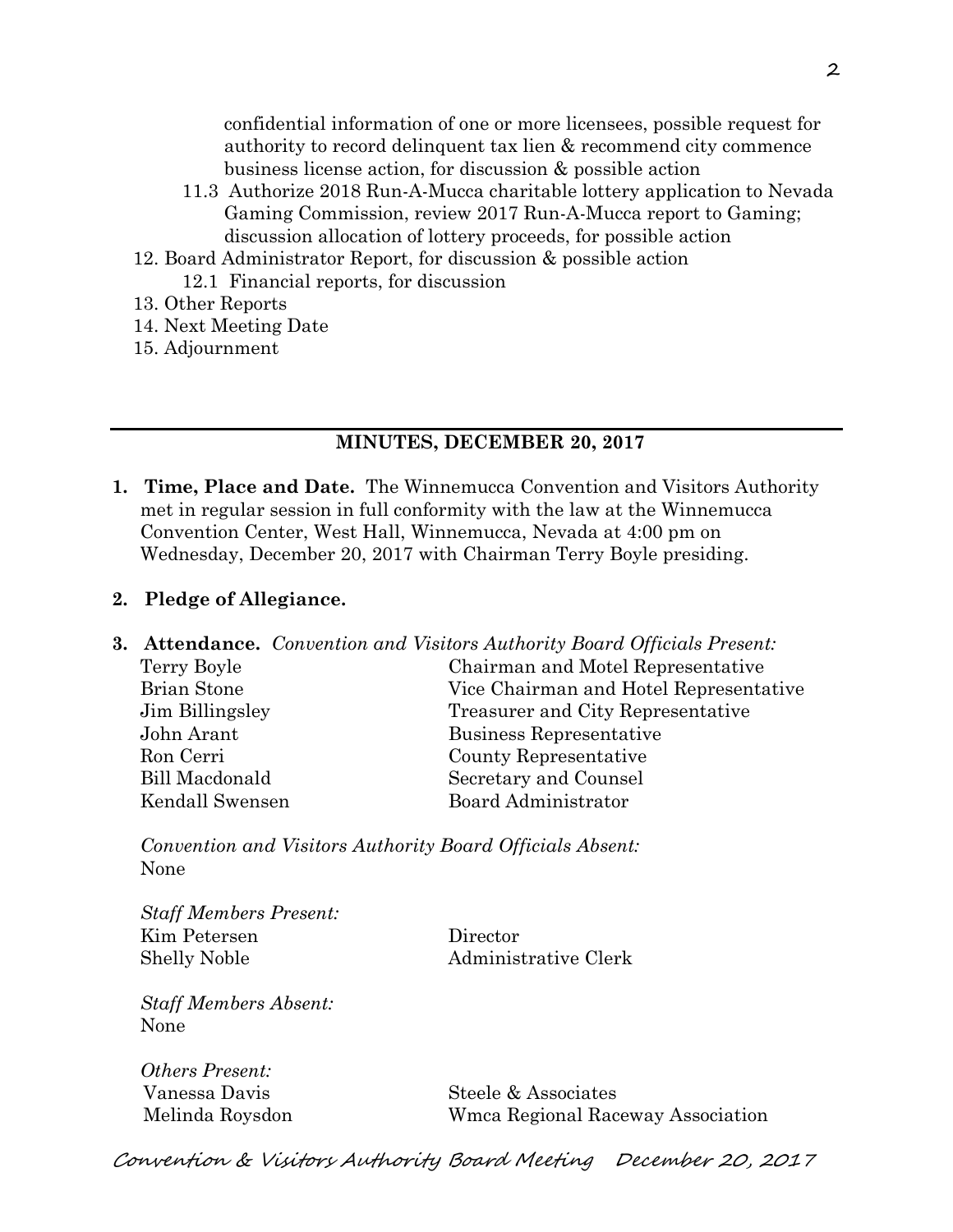Jess Jones Outlaw Broncs Jerry Fox Wmca Motocross Demo Herrera Wmca Motocross Jill Stepper Full Focus Crossfit Mike Macdonald Maureen Macdonald Blanche Macdonald

 K C Kubichek Wmca Regional Raceway Association Wendy Chavez Wmca Regional Raceway Association Mike Scott Wmca Regional Raceway Association Dan Rogers Wmca Regional Raceway Association

### **4. Public Comment**

No public comment.

#### **5. Meeting Notice Report.**

Chairman Boyle reported that notice, including meeting agenda, was posted by Brenda Keating by 9:00 am Friday, December 15, 2017 at Humboldt County Library, Court House, Post Office, City Hall and Convention Center West Hall. No persons have requested mailed notice during the past six months.

**6. Business Impact Determination.** After review of the December 20, 2017 agenda, and report by Counsel that he saw nothing in the Agenda requiring a business economic impact study or statement, *Jim Billingsley made a motion that no proposed agenda item is likely to impose a direct and significant economic burden on a business or directly restrict formation, operation, or expansion of a business. The motion carried, 5-0.* 

#### **7. Minutes, Review & Action**

Prior meeting minutes of November 15, 2017.

*Ron Cerri made a motion to accept the minutes of the November 15, 2017 meeting. Motion carried, 5-0.* 

**8. Claims, Review & Action** The following claims were submitted for payment and approved on December 20, 2017:

| <b>BANK ACCOUNT</b> | <b>CHECK NUMBERS</b> | AMOUNT       |
|---------------------|----------------------|--------------|
| Nevada State Bank   | 222301-22369         | \$483,792.15 |

*Jim Billingsley made a motion to approve all claims as submitted. The motion carried, 5-0.*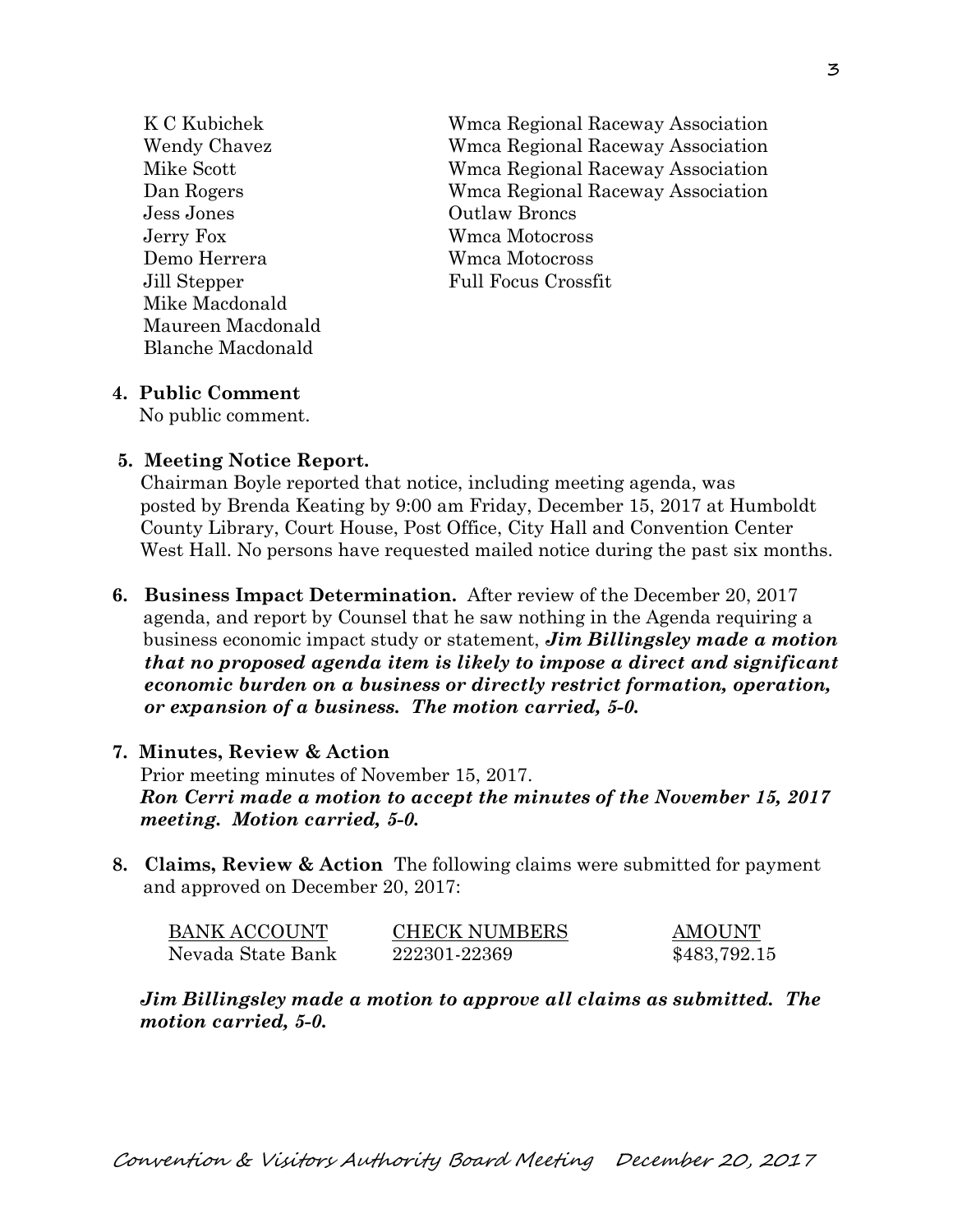### **9. General Business, for discussion & possible action**

**9.1 Accommodations tax 9-month refund requests Buckner (\$816.58), Dean (\$478.68), Raya (\$456.55)** 

*Terry Boyle made a motion to approve the accommodation tax 9-month refunds for Randy Buckner (\$816.58), David Howard Dean (\$478.68), Felix Raya (\$456.55). Motion carried, 5-0.* 

## **9.2 Presentation and acceptance of WCVA FY 2017 audit report, Steele & Associates, for possible action**

Vanessa Davis from Steele & Associates is here today to present this report. As a result of their audit, they have given us a "clean" opinion, meaning that there are no corrective actions to be taken. Our statement of net position shows an increase in receivables and cash. We also have an increase in accounts payable, due to the on-going building project at the Winnemucca Events Complex. Vanessa briefly reviewed some of the information outlined in the audit report that each board member received. *John Arant made a motion to accept the WCVA 2017 audit report as presented. Motion carried, 5-0.* 

This is the last year of our 3-year contract with Steele & Associates to complete our annual audit reports. They have made a proposal to continue to perform our Audits for 2018, 2019 and 2020 for \$19,000, \$19,000 and \$19,000. Consideration of their proposal will be on next month's agenda.

# **9.3 Dave Grashuis, Winnemucca Stock Horse Classic, June 22-24, 2018, request for Cooperative Funding, for possible action**

Dave had planned to attend today's meeting, but due to the snowy weather will not be attending. This event has shown some increase in attendance and Dave expects that growth to continue. Our funding allows him to offer more cash prizes, which is a big factor when participants decide which events to travel to and compete in. *Jim Billingsley made a motion to approve an \$8,000 grant and an \$8,000 underwriting to Dave Grashuis for the Winnemucca Stock Horse Classic, June 22-24, 2018. Motion carried, 8-0.* 

## **9.4 Jess Jones, Outlaw Broncs New Year's Eve Bronc Bash, December 31, 2017, request for Cooperative Funding, for possible action**

Jess is here tonight to talk to the board about his event. For the past 8 years he has held it in Spring Creek but there is no room there to increase participants and so decided to move it here and keep it an annual event. This is a family friendly event with all kids 12 & under admitted for free. He has started to advertise and has seen a significant increase in the number of participants signed up over what he had at Spring Creek. There will also be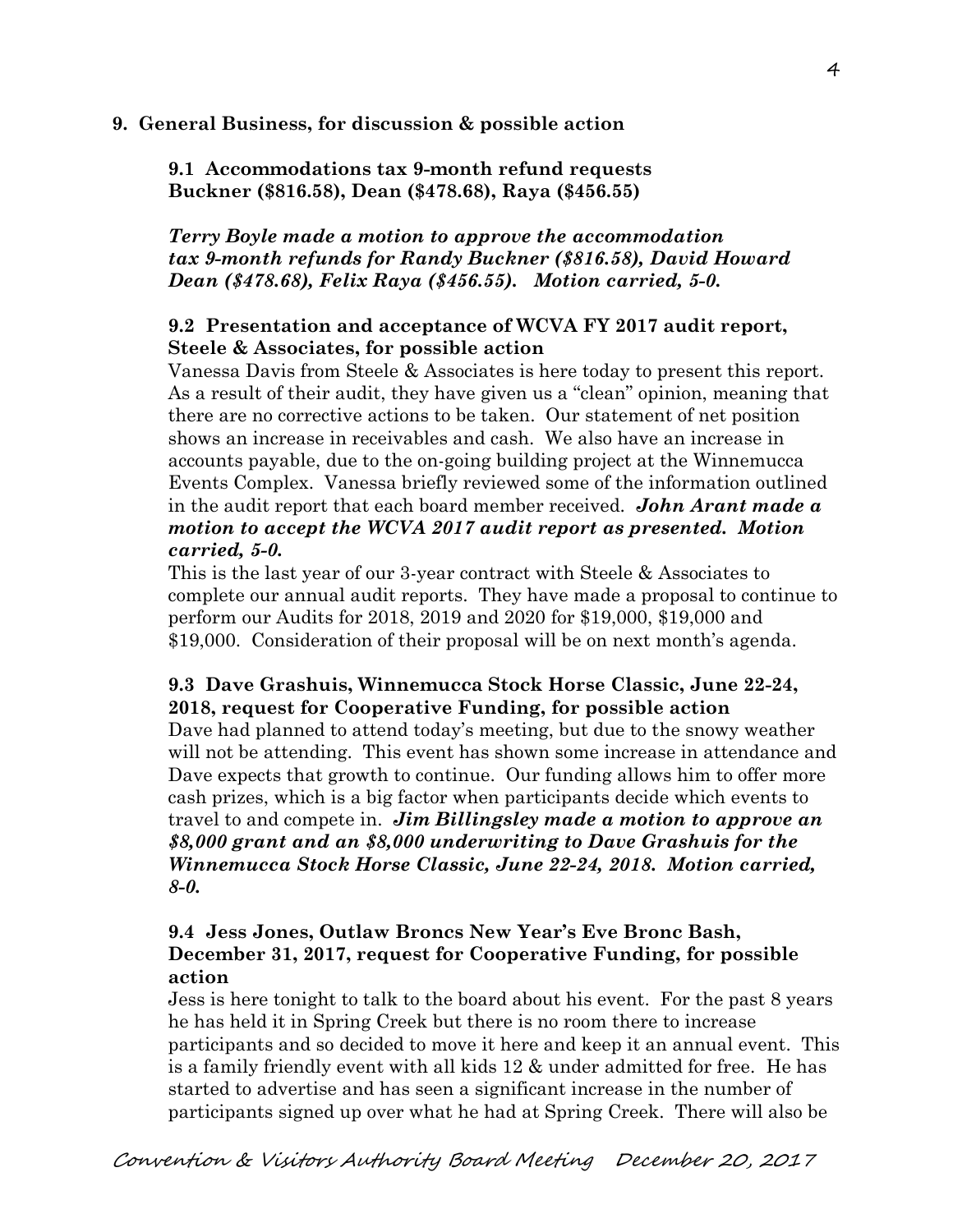a fundraiser for a College of Southern Idaho memorial rodeo scholarship in the name of Cole Hatcher, a 2012 Lowry grad who passed away after a car accident a few weeks ago. He had hoped to include a New Year's dance as part of the event but, due to the short timeline of organizing the rodeo portion of the evening, he will direct spectators and participants to head downtown to continue their New Year's celebration after the rodeo is done. Jess is requesting a \$7,500 grant which will be used for stock costs and advertising. Other event sponsors include Winners, Winnemucca Inn and SSR Marigold Mine. Since there really isn't any activity on New Year's Eve other then the casinos, board members were happy to hear of this new event and would like to assist with making it successful. *John Arant made a motion to approve a \$2,500 grant, \$2,500 underwriting and WEC facility fees of \$2,050 paid by WCVA for the New Year's Eve Bronc Bash, December 31, 2017. Motion carried, 5-0.*

## **9.5 Mike Scott, Wmca Regional Raceway Association, update on 2017 race season and addition funding request, for discussion & possible action**

Members of the Wmca Regional Raceway Association (WRRA) and Winnemucca Motocross are here today to let this board know that the property where both of these organizations race was "gifted" by Bill Avery to WRRA and Winnemucca Motocross. They plan to continue to operate it for many years to come. Mike and Demo spoke of their appreciation of WCVA's support of racing over the years and just wanted this board to know of the change in ownership of this property. Mike presented information from the WRRA 2017 race season for review by the board. The 2017 race calendar was made in conjunction with the other northern Nevada tracks, which allows racers to compete in more races around the state. The 2018 calendar was also set with input from other tracks so Mike is hopeful that they will see an increase in participation as people are willing to travel to races in order to earn season points. Also, WRRA has a check for WCVA in the amount of \$2,500 as part of repayment for their 2017 underwriting. Tonight WRRA is requesting that WCVA pay the facility fee for the WEC Exhibit Hall for their January 6, 2018 swap meet. This is a fundraiser for the 2018 race season. *Jim Billingsley made a motion to approve the payment of WEC Exhibit Hall facility fee (\$350) for the WRRA Swap Meet, January 6, 2018. Motion carried, 5-0.* 

**9.6 Savannah Talbott, Full Focus Crossfit Mucc Town Throwdown, April 21, 2018, request for Cooperative Funding, for possible action**  Jill Stepper is here today to make request since Savannah is out of town. This will be the 3<sup>rd</sup> year for this event. In 2016 they had a small event that was held at their gym. Earlier this year they utilized the Event Center for their second event. They had a lot of positive feedback after this event in May but the date conflicted with some other regional Crossfit competitions.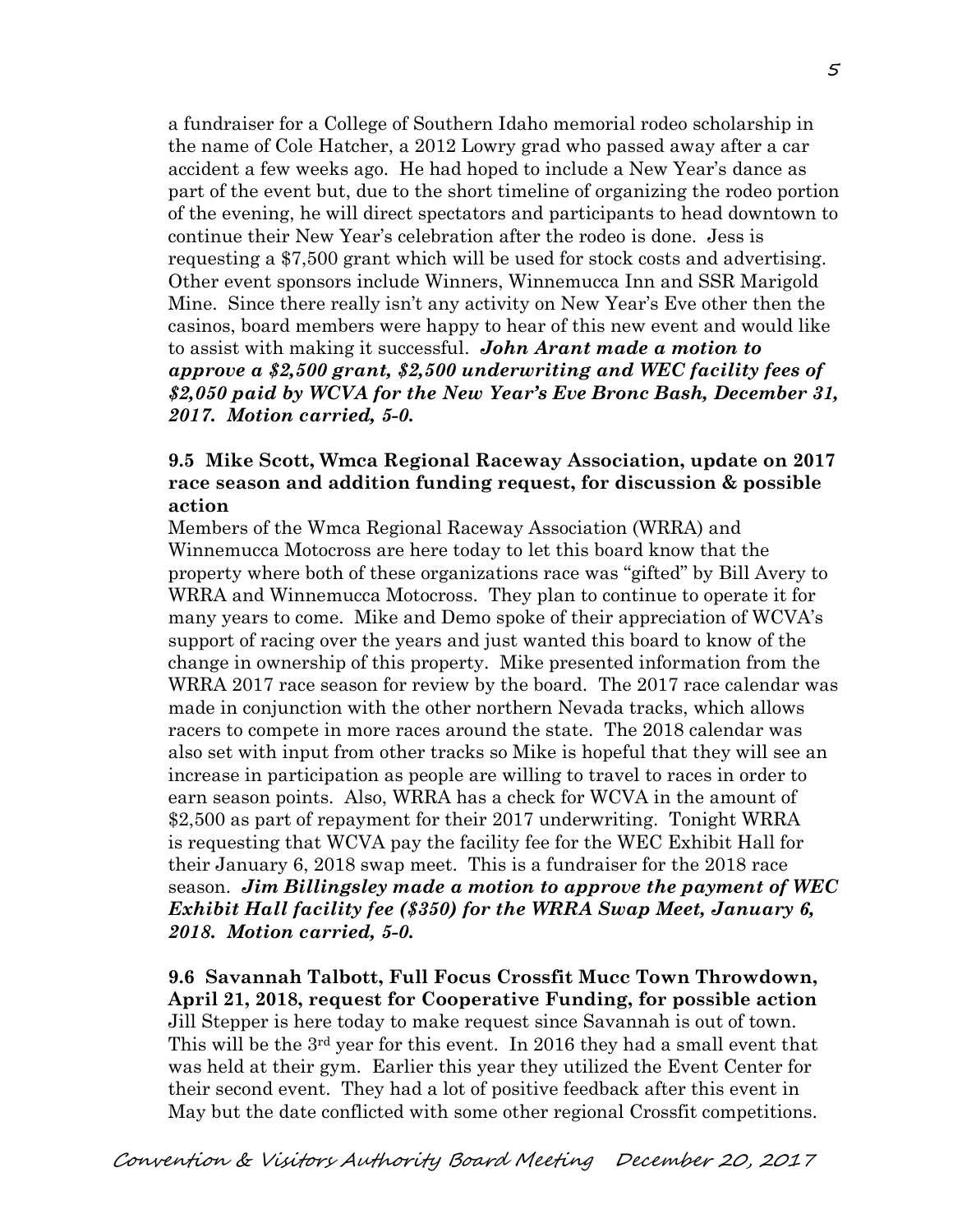Savannah and Jill have moved their event to April for 2018 and hope to attract even more competitors. Since they plan to have more participation, they are requesting a \$5,000 grant to help offset the cost of additional apparel, advertising, equipment and prize money. This is only a one day event but the board continues to see its potential to bring in people from several surrounding states. *Jim Billingsley made a motion to approve a \$2,500 grant, \$2,500 underwriting and payment of WEC Event Center facility fee, \$800. Motion carried, 5-0.*

## **9.7 Newmar Kounty Klub Rally, May 8-12, 2018, request for Cooperative Funding, for possible action**

This RV rally is a new event that will be coming to Winnemucca next year. It is a social organization for owners of Newmar built recreational vehicles. They are requesting a grant to pay for their use of the Exhibit Hall throughout their stay at the Winnemucca Events Complex. *Jim Billingsley made a motion to approve payment of WEC Exhibit Hall facility fees (\$2,250) for the Newmar Kounty Klub Rally, May 8-12, 2018. Motion carried, 5-0.* 

## **9.8 Jim Davis, Superior Livestock Auction, August 1-3, 2018, request for Cooperative Funding, for possible action**

Jim Davis has secured two headliners, Mickey Gilley and Johnny Lee, for his annual bbq and cookout, held in conjunction with the cattle auction. He is requesting a \$20,000 grant to offset the cost of this outdoor entertainment that the local community, along with sale participants, are invited to enjoy. Each year this is one of our largest events with buyers and sellers visiting from all over the western United States. Last year's grant was \$15,000. *Ron Cerri made a motion to approve a \$20,000 grant for the Superior Livestock Auction, August 1-3, 2018. Motion carried, 5-0.* 

# **10. Director's Report.**

### **10.1 Financial reports on WCVA events**

The bank reconciliations for Ranch Hand Rodeo and Tri-County Fair were included in the board packets for review.

# **10.2 Proposal to re-name Winnemucca Convention Center West Hall, for discussion and possible action**

Kim read a proclamation recognizing the service and contributions of Bill Macdonald to various boards and philanthropic organizations in Humboldt County over the past 50+ years and proposing to re-name the West Hall Bill Macdonald Hall. The city unanimously approved this change at their last meeting. After the proclamation was read Bill expressed, in no uncertain terms, his feeling that the naming of a building while the person was still alive was not something he has ever supported and requested the board not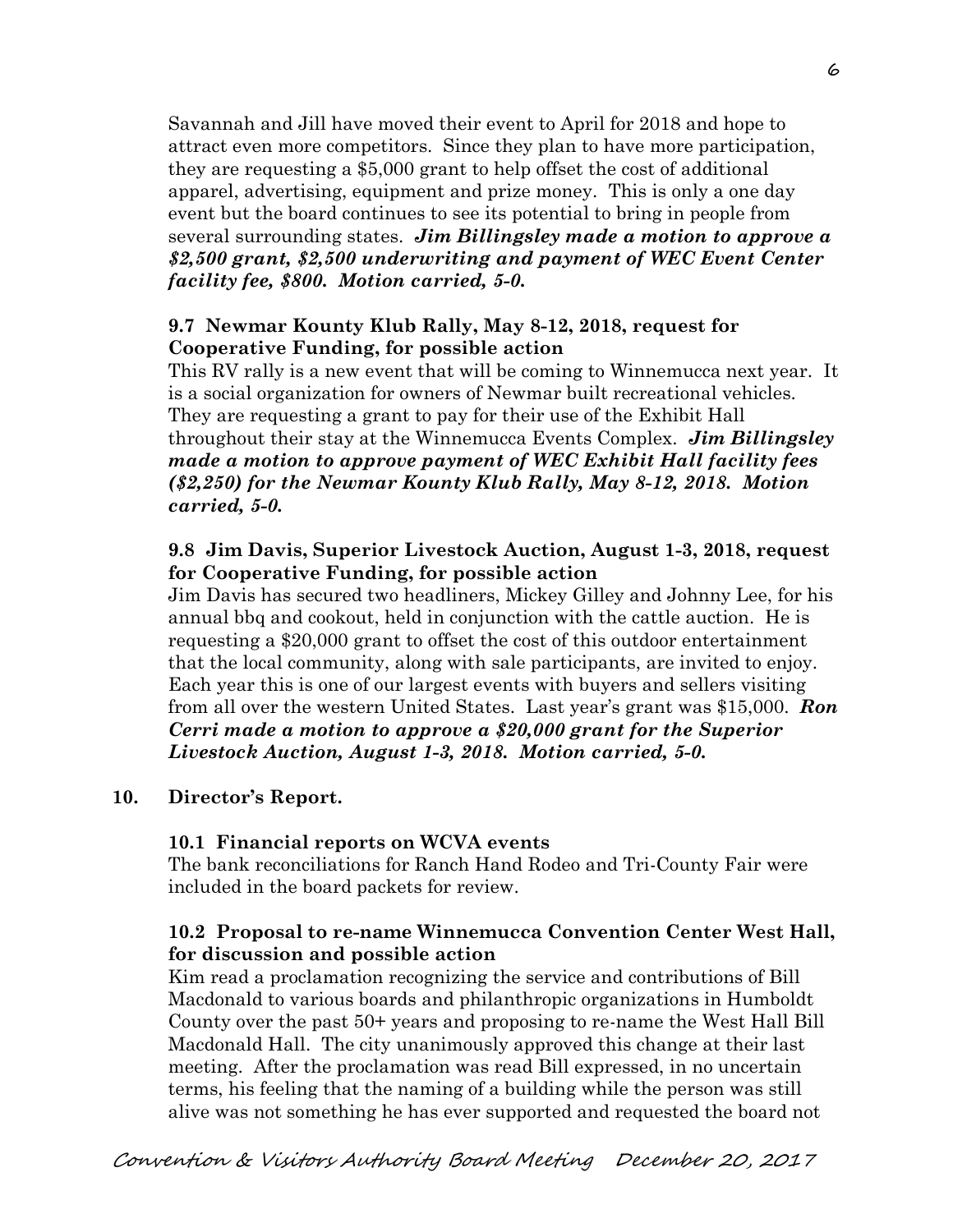proceed with this change. This made for some uncomfortable moments as board members tried to express their gratitude for Bill's efforts but did not want to move ahead with an action that he was so definitely against. Bill's family was in attendance at the meeting and are in favor of the name change. No action was taken. This item will be on the next meeting agenda.

## **10.3 Joe Mackie Hall electronic marquee, for discussion and possible action**

Kim reported that the Boys & Girls Club of Winnemucca (BGC) has an electronic marquee identical to the ones we are preparing to go out to bid to purchase for Joe Mackie Hall. They entered into a contract with Nevada Signs and now do not wish to utilize it. Kim has been in contact with Chad Peters from the BGC and also Steve Tenney from Nevada Signs to see if we can help them out by buying out their contract. They may lose money in the transaction, but it would still be less than if they paid the remaining contracted amount. After a discussion with Bill, Kim will go ahead with the bid specs for the Joe Mackie Hall electronic marquee project. He will ask for a bid price for one marquee with the option of buying a second marquee. This will be the basis for an amount that may be offered to BGC for their marquee. With the NRS for projects of this dollar amount, this is the only way we can purchase the marquee from BGC and still remain within the statute requirements.

It has been recommended that Kim prepare the project bid specs in three phases in order to reduce costs. The first will be the demolition of existing electric signs and facade. Second, will be the installation of the two new electronic marquees on the exterior of Joe Mackie Hall. Finally, the installation of gooseneck lighting and other exterior improvements.

## **11. Secretary and Counsel, Monthly report, for discussion & possible action**

### **11.1 Review report for December**

Bill's report included a copy of the financial report we are required to submit to the Gaming Control Board for the 2017 Run-A-Mucca (RAM) motorcycle lottery. In past years we have designated how the proceeds from this lottery are distributed but, since we did not make a profit on this year's motorcycle lottery, there is no designation of proceeds. This is the first time that this lottery has not been profitable. Usually by now Bill would have completed the application for next year's Run-A-Mucca motorcycle raffle, but since the RAM committee has not made a decision on which motorcycle to purchase for the 2018 event, the application process has not yet been completed. The RAM committee is meeting later this month and will make a decision on the motorcycle raffle at that time. As soon as a decision is made, Bill will get the application completed and submitted to the Gaming Control Board so we can start to sell tickets.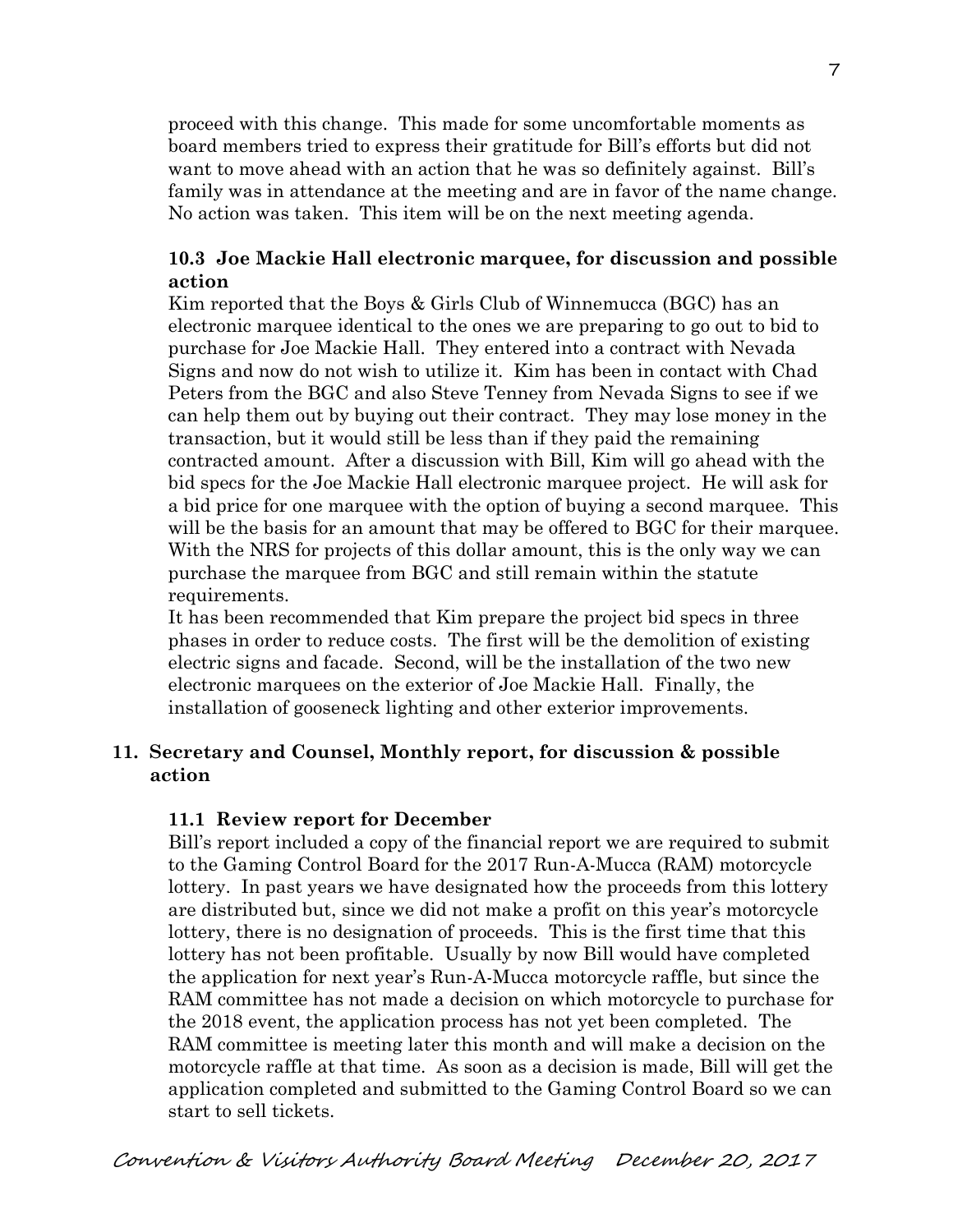As part of the final accounting of RAM income and expenses was made, Darrel discovered that raffle ticket sales on the 2017 RAM motorcycle were short by \$1,500. All of the tickets sold by other outlets (Model T, Winnemucca Inn, Winners) were accounted for. Darrel believes the shortage occurred during the event where we sell tickets out of our RAM tent. He will be working with Kendall on ways to tighten the control of motorcycle ticket sales at the event in the future.

Also included in Bill's report is a WCVA board member history.

### **11.2 Update on delinquencies, request for authorization of disclosure of confidential information of one or more licensees, possible request for authority to record delinquent tax lien & recommend city commence business license action, for discussion and possible action**

It has been discussed in the past couple of meetings that we have two properties that have delinquent room taxes for the month of July 2017. In order to discuss this item completely, *Jim Billingsley made a motion waiving the confidentiality of the details regarding local motel properties so that this board can discuss their non-payment of room taxes. Motion carried 5-0.* The checks for payment of room taxes for the Days Inn and the Val-U Motel for July 2017 were returned by the bank for insufficient funds. The same persons own both properties and they were notified of the returned checks and the fees required to bring their room tax payments up to date. No effort has been made to pay these room taxes so Bill prepared documents and had them served on Mr. & Mrs. Lal, owners of the Days Inn and Val-U Motel, on December 1, 2017 (copies of the paperwork were distributed to board members) notifying them of this meeting today and the board's administrative action that would be discussed for non-payment of July 2017 room taxes. They are not here today and no payments have been received, so Bill is requesting that this board take action so that he can complete a lien for non-payment of room taxes and also request that the city revoke their business licenses. *Terry Boyle made a motion authorizing Bill Macdonald to complete a resolution authorizing the preparation of liens against the Days Inn and Val-U Motel for non-payment of July 2017 room tax and record these liens with Humboldt County after they have been signed by an officer of the Winnemucca Convention & Visitors Authority. Also, Bill is authorized to request the City of Winnemucca begin proceedings to revoke the business licenses of Days Inn and Val-U Motel. Motion carried, 5-0.* 

### **12. Board Administrator.**

#### **12.1 Financial Reports, for discussion**

Room taxes were up again for October. The 2017 audit went well and Kendall plans to have it completed even earlier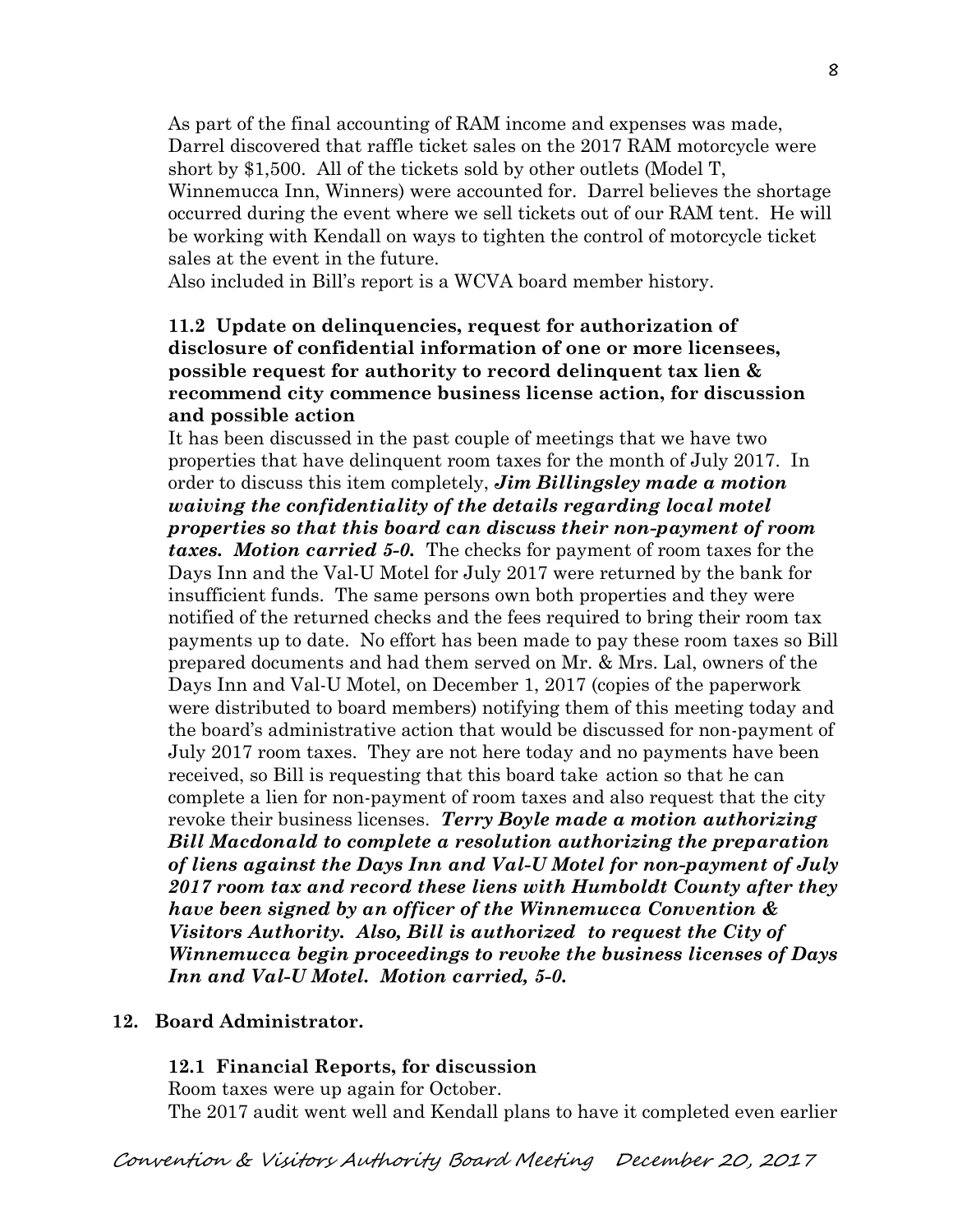#### for 2018.

The property audits that this board directed Kendall to complete a few months ago should be finished in January.

#### **13. Other reports**

#### **13.1 WEC building project**

Kim reported that the footings are done, the building from Legacy has been delivered and the trusses are being put together. The building construction will begin in January and will take approximately 4-5 weeks. At this time it appears that the building will not be totally complete by Ranch Hand Rodeo in March, but Kim and Mike Sheppard are working with the county building inspector to get approval for temporary occupancy during that weekend for the barrel race.

#### **13.2 WCVA sales kits**

Kim and Michelle are working to update our sales kits which we send to prospective event producers. These kits include information about our community, as well as our facilities and the services we provide to help with each event's success. Kim will bring one to a future board meeting to show board members the final product.

#### **13.3 Public records request**

Recently, Kim has received an email from an organization requesting records from our accounts payable. Even though we are a public entity and required to comply with legitimate requests, the information requested is quite extensive (accounts payable information from January 2013 to present along with date, line item details, invoice numbers and price of items) and not easily accessible. Kim has done an online search of this company and it appears to be a software sales tactic to sell a computer program which would supply this information when other records requests are made. There is a phone number on the email. Kendall will call and speak with someone to find out if this is a sales gimmick or if it is legitimate.

#### **14. Public Comment**

None.

**15. Regular Business. Next Meeting. The Board confirmed the next regular meeting date of Wednesday, January 17, 2018, 4:00 pm.** 

**16. Adjourn.** *Ron Cerri made a motion to adjourn this meeting. Motion carried, 5-0.*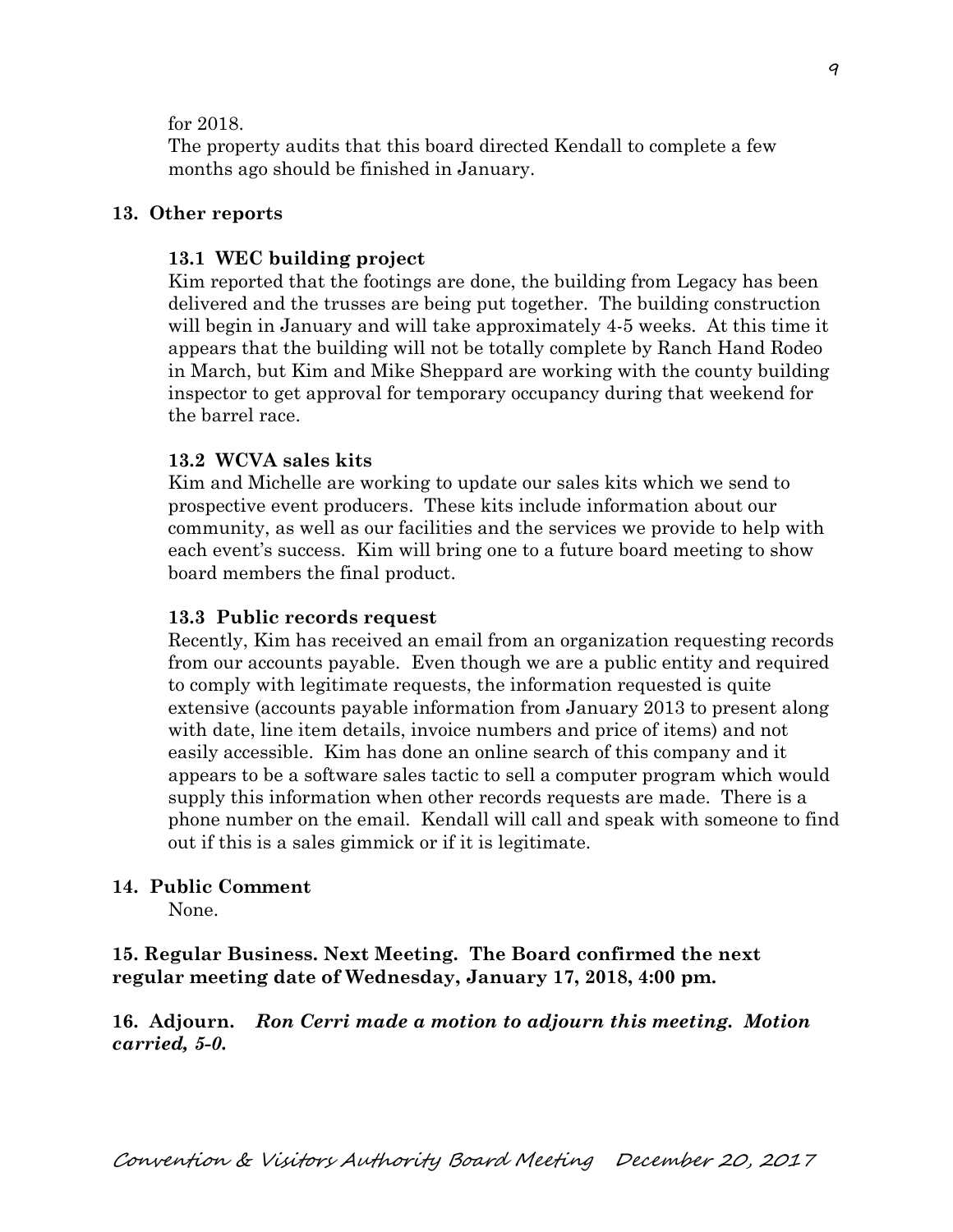The meeting was adjourned at 6:35 pm to the next regular meeting, or to the earlier call of the Chairman or to the call of any three (3) members of the Board on three (3) working days notice.

Respectfully submitted,

Shelly Noble

APPROVED ON \_\_\_\_\_\_\_\_\_\_\_\_\_\_\_\_\_\_\_\_\_\_\_\_\_\_\_\_, 2018

As written\_\_\_\_\_\_\_\_\_\_\_\_\_\_\_

As corrected

Winnemucca Convention & Visitors Authority Board

TERRY BOYLE BRIAN STONE Chairman and Vice Chairman and Motel Representative Hotel Representative

 $\_$  ,  $\_$  ,  $\_$  ,  $\_$  ,  $\_$  ,  $\_$  ,  $\_$  ,  $\_$  ,  $\_$  ,  $\_$  ,  $\_$  ,  $\_$  ,  $\_$  ,  $\_$  ,  $\_$  ,  $\_$  ,  $\_$  ,  $\_$  ,  $\_$  ,  $\_$  ,  $\_$  ,  $\_$  ,  $\_$  ,  $\_$  ,  $\_$  ,  $\_$  ,  $\_$  ,  $\_$  ,  $\_$  ,  $\_$  ,  $\_$  ,  $\_$  ,  $\_$  ,  $\_$  ,  $\_$  ,  $\_$  ,  $\_$  ,

\_\_\_\_\_\_\_\_\_\_\_ \_ \_\_\_\_\_\_\_\_\_\_\_\_\_\_\_ \_\_\_\_\_\_\_\_\_ \_\_\_\_\_\_\_\_\_\_\_\_\_\_\_\_\_\_ JIM BILLINGSLEY RON CERRI Treasurer and City Representative County Representative

\_\_\_\_\_\_\_\_\_\_\_\_\_\_\_\_\_\_\_\_\_\_\_\_\_\_\_\_\_\_\_\_\_\_ JOHN ARANT Business Representative